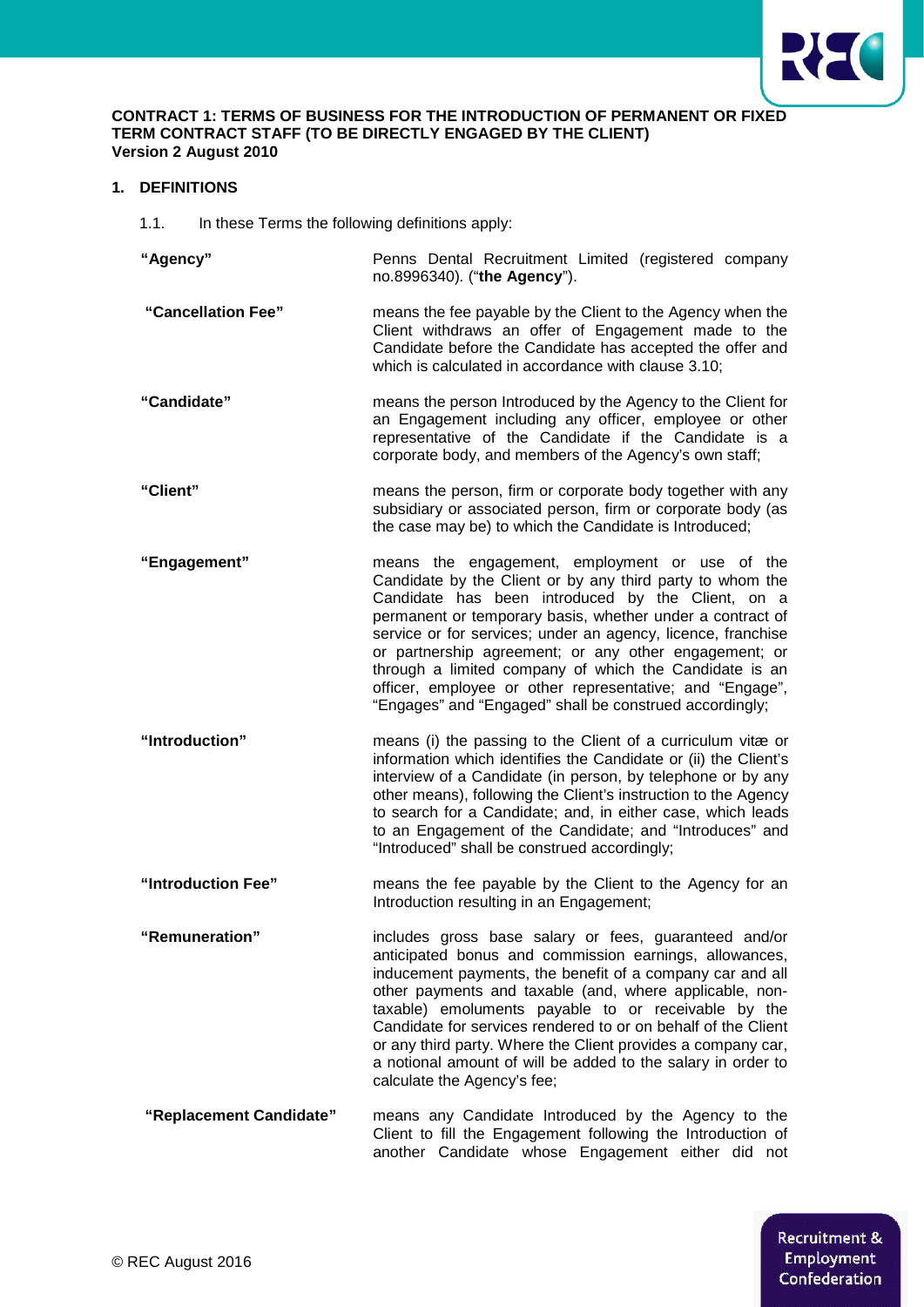

commence or was terminated during the first *12* weeks of the Engagement;

- **"Vulnerable Person"** means any person who by reason of age, infirmity, illness, disability or any other circumstance is in need of care or attention, and includes any person under the age of eighteen.
- 1.2. Unless the context requires otherwise, references to the singular include the plural and the masculine includes the feminine and vice versa.
- 1.3. The headings contained in these Terms are for convenience only and do not affect their interpretation.

# **2. THE CONTRACT**

- 2.1. These terms of business and the attached Schedule(s) **("the Terms")** constitute the contract between the Agency and the Client for the supply of permanent or contract staff (to be engaged directly by the Client) and are deemed to be accepted by the Client by virtue of an Introduction or the Engagement of a Candidate, or the passing by the Client of any information about a Candidate to any third party following an Introduction.
- 2.2. These Terms contain the entire agreement between the parties and unless otherwise agreed in writing by Yvonne Richards *of* the Agency, these Terms prevail over any other terms of business or purchase conditions (or similar) put forward by the Client.
- 2.3. No variation or alteration to these Terms shall be valid unless the details of such variation are agreed between Yvonne Richards *of* the Agency and the Client and are set out in writing and a copy of the varied terms is given to the Client stating the date on or after which such varied terms shall apply.
- 2.4. The Agency acts as an employment agency (as defined in Section 13(2) of the Employment Agencies Act 1973) when Introducing Candidates to the Client for direct Engagement by that Client.

### **3. NOTIFICATION AND FEES**

- 3.1. The Client agrees to:
	- 3.1.1. notify the Agency immediately of the terms of any offer of an Engagement which it makes to the Candidate;
	- 3.1.2. notify the Agency immediately that its offer of an Engagement to the Candidate has been accepted and to provide details to the Agency of the Remuneration agreed with the Candidate together with any documentary evidence as requested by the Agency; and
	- 3.1.3. pay the Introduction Fee, to be calculated in accordance with the provisions of this clause 3, by the due date for payment in clause 3.7.
- 3.2. The Introduction Fee calculated in accordance with clause 3.3 below is payable if the Client Engages the Candidate within the period of 3 calendar months from the date of (a) the Introduction, (b) the Client's withdrawal of an offer of Engagement or (c) the Candidate's rejection of an offer of an Engagement, (whichever is the later).
- 3.3. The Introduction Fee is calculated in accordance with the Fee Structure set out below based on the Remuneration applicable during the first 12 months of the Engagement.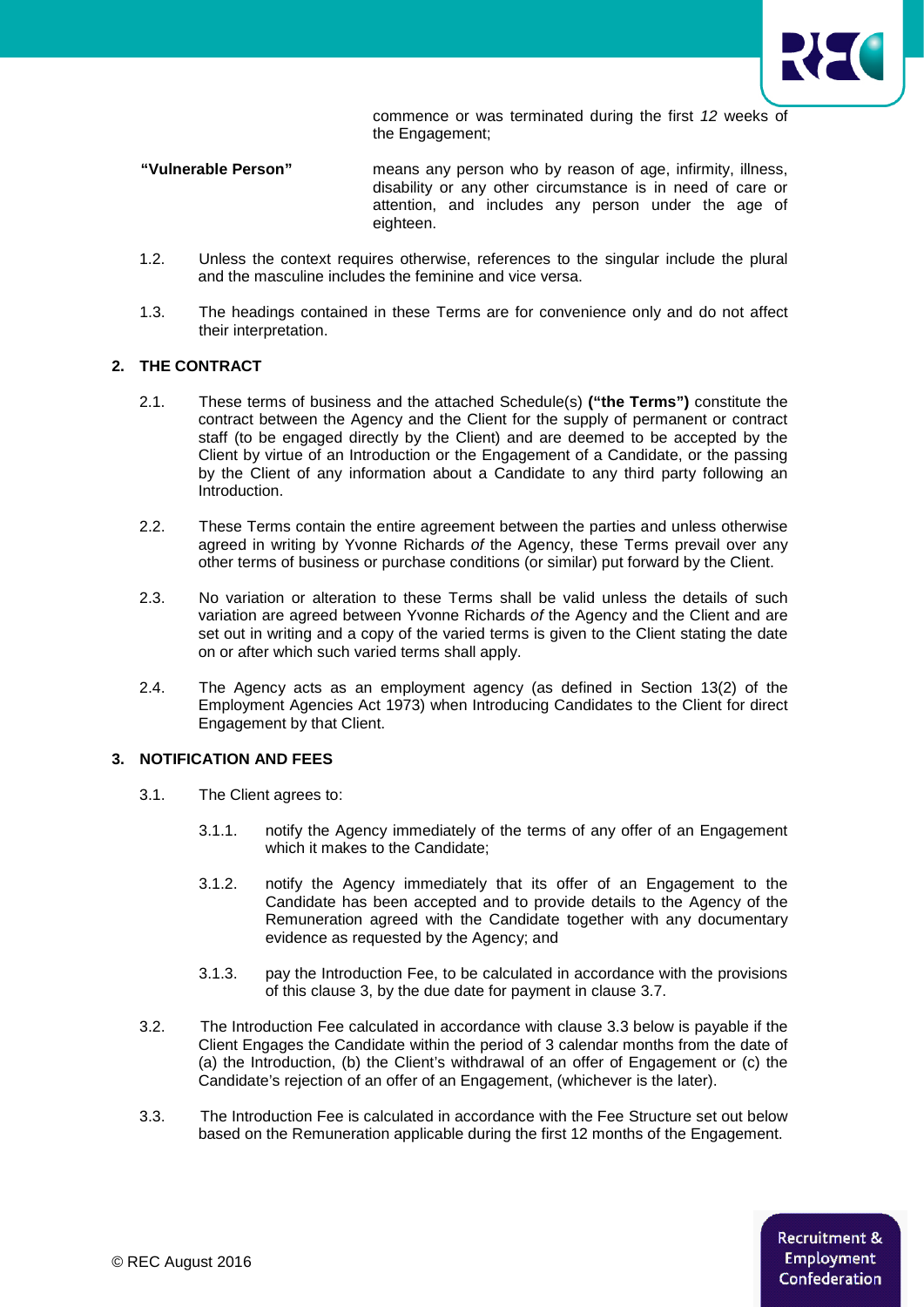

| Remuneration    | Fee   |
|-----------------|-------|
| £0-£20.000      | £1200 |
| £20,001-£30,000 | £1800 |
| £30,001-£40,000 | £1950 |
| £40,001-£50,000 | £2100 |
| £50,001+        | £2500 |
|                 |       |

- 3.4. Where the actual Remuneration is not known, the Agency will charge an Introduction Fee calculated in accordance with clause 3.3 based on its determination of the Remuneration taking into account the market rate level of remuneration applicable for the position in which the Candidate has been Engaged and with regard to any information supplied to the Agency by the Client and/or comparable positions in the market generally.
- 3.5. Where prior to the commencement of the Engagement the Agency and the Client agree that the Engagement will be on the basis of a fixed term of less than 12 months, the Introduction Fee will apply pro-rata. If the Client (a) extends the Engagement beyond the initial fixed term or (b) re-Engages the Candidate within 2 calendar months from the date of termination of the agreed period of the fixed term Engagement, then the Client shall be liable to pay a further Introduction Fee based on the additional Remuneration applicable for (a) the extended period of Engagement or (b) the period of the second and any subsequent Engagement, subject to the Client not being liable to pay a greater sum in Introduction Fees than the Client would have been liable for under clause 3.3 had the Candidate first been Engaged for 12 months or more.
- 3.6. The Client's obligations under this clause 3 shall be performed without any right of the Client to invoke set-off, deductions, withholdings or other similar rights.
- 3.7. The Introduction Fee shall be payable within 14 days of the date of the Agency's invoice which shall be rendered once the Candidate accepts the offer of the Engagement, whether such offer is conditional or not
- 3.8. VAT is charged at the standard rate on all fees.
- 3.9. The Agency reserves the right to charge interest on invoiced amounts unpaid by the due date at the rate of 5 % per annum above the base rate from time to time of the Lloyd's from the due date until the date of payment.
- 3.10. If, after an offer of Engagement has been made to the Candidate, the Client decides for any reason to withdraw it prior to the Candidate accepting the Engagement, the Client shall be liable to pay the Agency a Cancellation Fee of £400.
- 3.11. In the event that any Agency staff with whom the Client has had personal dealings accepts an Engagement with the Client while employed by the Agency or within 3 months of leaving the Agency, the Client shall be liable to pay an Introduction Fee to the Agency calculated in accordance with clause 3.3.

### **4. REFUNDS**

- 4.1. If, after an offer has been made and accepted, the Engagement once it has commenced, is terminated by either the Candidate or the Client (except in circumstances where the Candidate is made redundant) before the expiry of 4 weeks from the date of commencement of the Engagement; then subject to the terms of clause 4.2, a refund of 50% will be allowed against the Introduction Fee.
- 4.2. In order to qualify for the refund set out in clause 4.1, then the Client must comply with the provisions of clause 3.1 and must notify the Agency in writing of the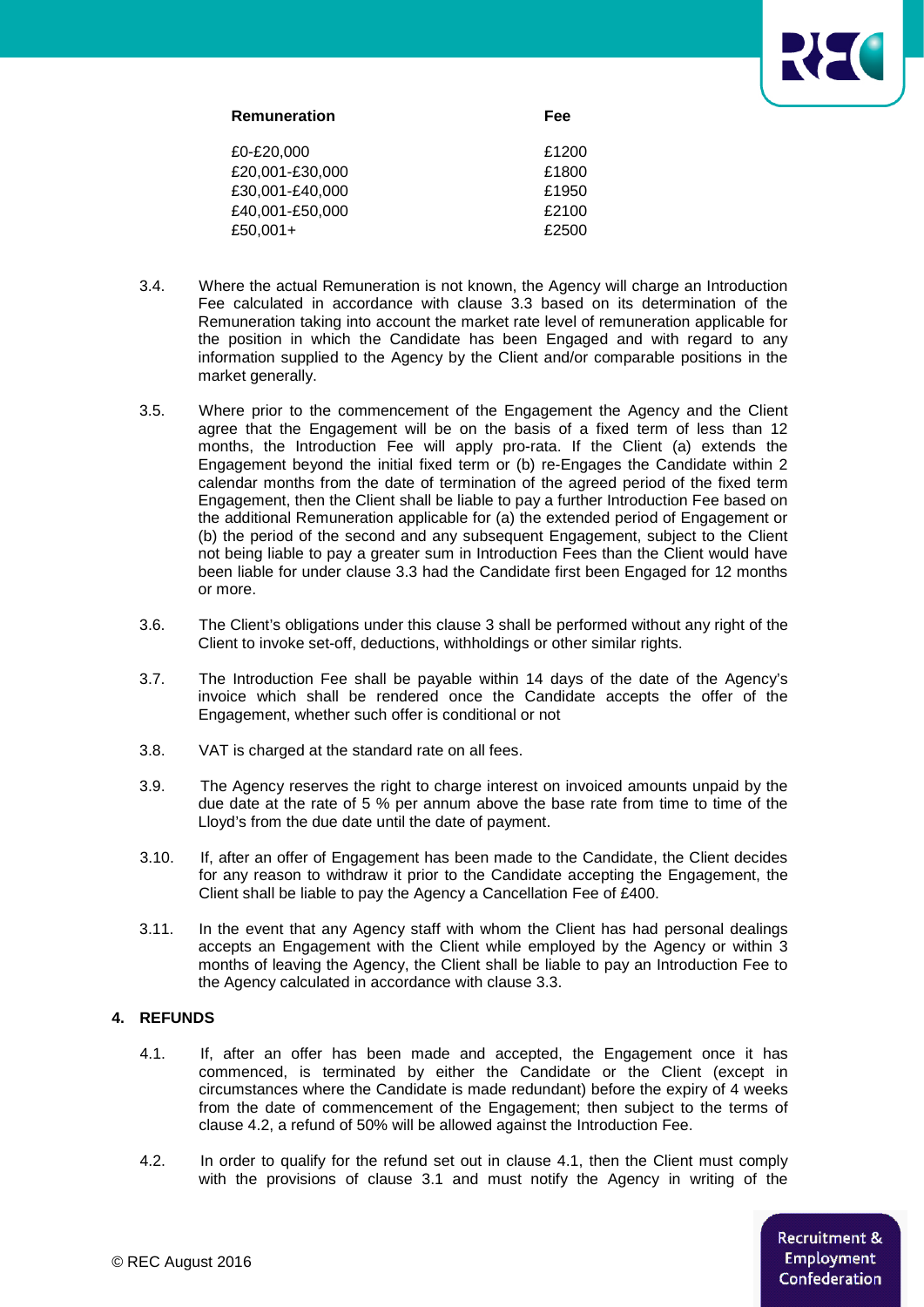

termination of the Engagement or the non-commencement of the Engagement within 7 days of its termination or non-commencement.

- 4.3. For the purposes of this clause 4 the date of termination of the Engagement shall be the date on which the Candidate ceases working or would have ceased working for the Client, but for any period of garden leave or payment in lieu of notice, whichever is the later
- 4.4. In circumstances where clause 3.5 applies, the full Introduction Fee is payable and there shall be no entitlement to a refund.
- 4.5. If subsequent to the Client receiving a refund the Candidate is re-Engaged within a period of 3 calendar months from the date of termination then the refund shall be repaid to the Agency. The Client shall not be entitled to any further refunds in relation to the re-Engagement of this Candidate.

# **5. INTRODUCTIONS TO THIRD PARTIES**

Introductions of Candidates are confidential. If a Client discloses a Candidate's details to a third party, that will be deemed to be a **"Third Party Introduction"**. If that Third Party Introduction results in an Engagement of the Candidate by the third party within 1 month of the Agency's Introduction of the Candidate to the Client, then the Client will be liable to the Agency for payment of an Introduction Fee in accordance with clause 3. Neither the Client nor the third party shall be entitled to a refund of the Introduction Fee under clause 4 in any circumstances.

### **6. SUITABILITY CHECKS**

- 6.1. The Agency endeavours to ensure the suitability of Candidates Introduced to the Client to work in the position which the Client seeks to fill by taking reasonably practicable steps to
	- 6.1.1. ensure that it would not be detrimental to the interests of either the Client or the Candidate;
	- 6.1.2. ensure that both the Client and Candidate are aware of any requirements imposed by law or by any professional body; and
	- 6.1.3. confirm that the Candidate is willing to work in the position
- 6.2. Notwithstanding clause 6.1 the Client shall be obliged to satisfy itself as to the suitability of the Candidate for the position they are seeking to fill. The Client is responsible for:
	- 6.2.1. taking up any references provided by the Candidate before Engaging the Candidate;
	- 6.2.2. checking the Candidate's right to work and obtaining permission to work as may be required by the law of the country in which the Candidate is Engaged to work;
	- 6.2.3. the arrangement of medical examinations and/or investigations into the medical history of any Candidate; and
	- 6.2.4. satisfying any medical and other requirements, qualifications or permission required for the Candidate to work in the Engagement.
- 6.3. To enable the Agency to comply with its obligations under 6.1 above the Client undertakes to provide to the Agency details of the position which the Client seeks to fill, including the following: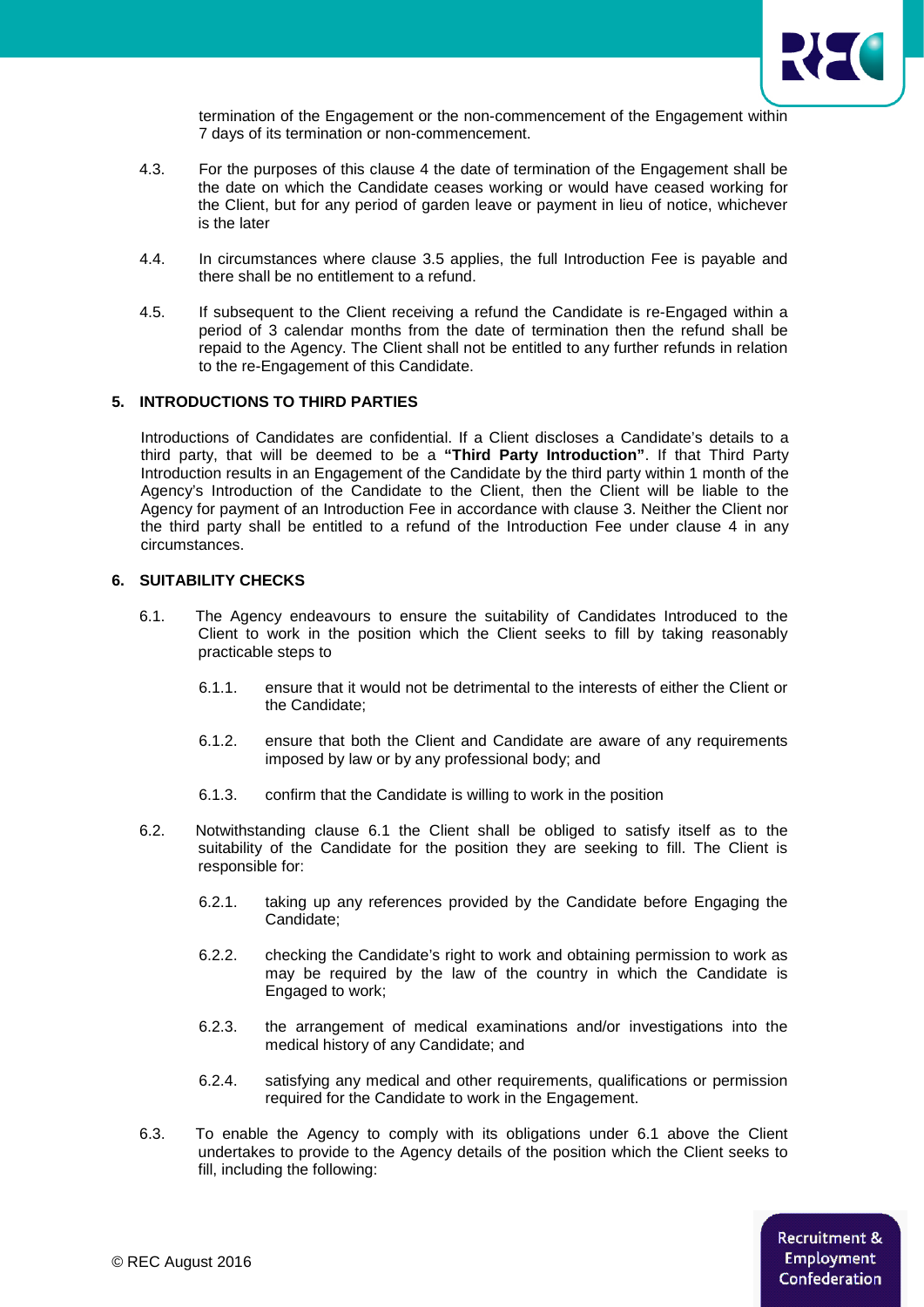

- 6.3.1. the type of work that the Candidate would be required to do;
- 6.3.2. the location and hours of work;
- 6.3.3. the experience, training, qualifications and any authorisation which the Client considers necessary or which are required by law or any professional body for the Candidate to possess in order to work in the position;
- 6.3.4. any risks to health or safety known to the Client and what steps the Client has taken to prevent or control such risks;
- 6.3.5. the date the Client requires the Candidate to commence the Engagement;
- 6.3.6. the duration or likely duration of the Engagement;
- 6.3.7. the minimum rate of Remuneration, expenses and any other benefits that would be offered;
- 6.3.8. the intervals of payment of Remuneration; and
- 6.3.9. the length of notice that the Candidate would be entitled to give and receive to terminate their employment with the Client.
- 6.4. Where the Candidate is Introduced for a position which involves working with, caring for or attending a Vulnerable Person the Agency shall, in addition to the obligations in clause 6.1, take reasonably practicable steps to:
	- 6.4.1. obtain confirmation of the Candidate's identity;
	- 6.4.2. obtain confirmation that the Candidate has the experience, training, qualifications and any authorisation which the Client considers necessary or which may be required by law or by any professional body; and
	- 6.4.3. obtain and offer to provide copies to the Client of two references from persons who are not relatives of the Candidate and who have agreed that the references they provide may be disclosed to the Client; and any relevant qualifications or authorisations of the Candidate. If the Agency has taken all reasonably practicable steps to obtain such information and has been unable to do so fully it shall inform the Client of the steps it has taken to obtain this information in any event.

#### **7. INFORMATION TO BE PROVIDED**

7.1. When the Agency Introduces a Candidate to the Client the Agency shall inform the Client that they have obtained confirmation of the matters set out in clause 6.1 [and in the case of a position which involves working with Vulnerable Persons the matters in clause 6.4] Where such information is not given in paper form or by electronic means it shall be confirmed by such means by the end of the third business day (excluding Saturday, Sunday and any Public or Bank Holiday) following, save where the Candidate is being Introduced for an Engagement which is the same as one in which the Candidate has worked within the previous 5 business days and such information has already been given to the Client.

# **8. CONFIDENTIALITY AND DATA PROTECTION**

All information relating to a Candidate is confidential and subject to the Data Protection Act 1998 ("DPA") and is provided solely for the purpose of providing work-finding services to the Client. Such information must not be used for any other purpose nor divulged to any third party and the Client undertakes to abide by the provisions of the DPA in receiving and